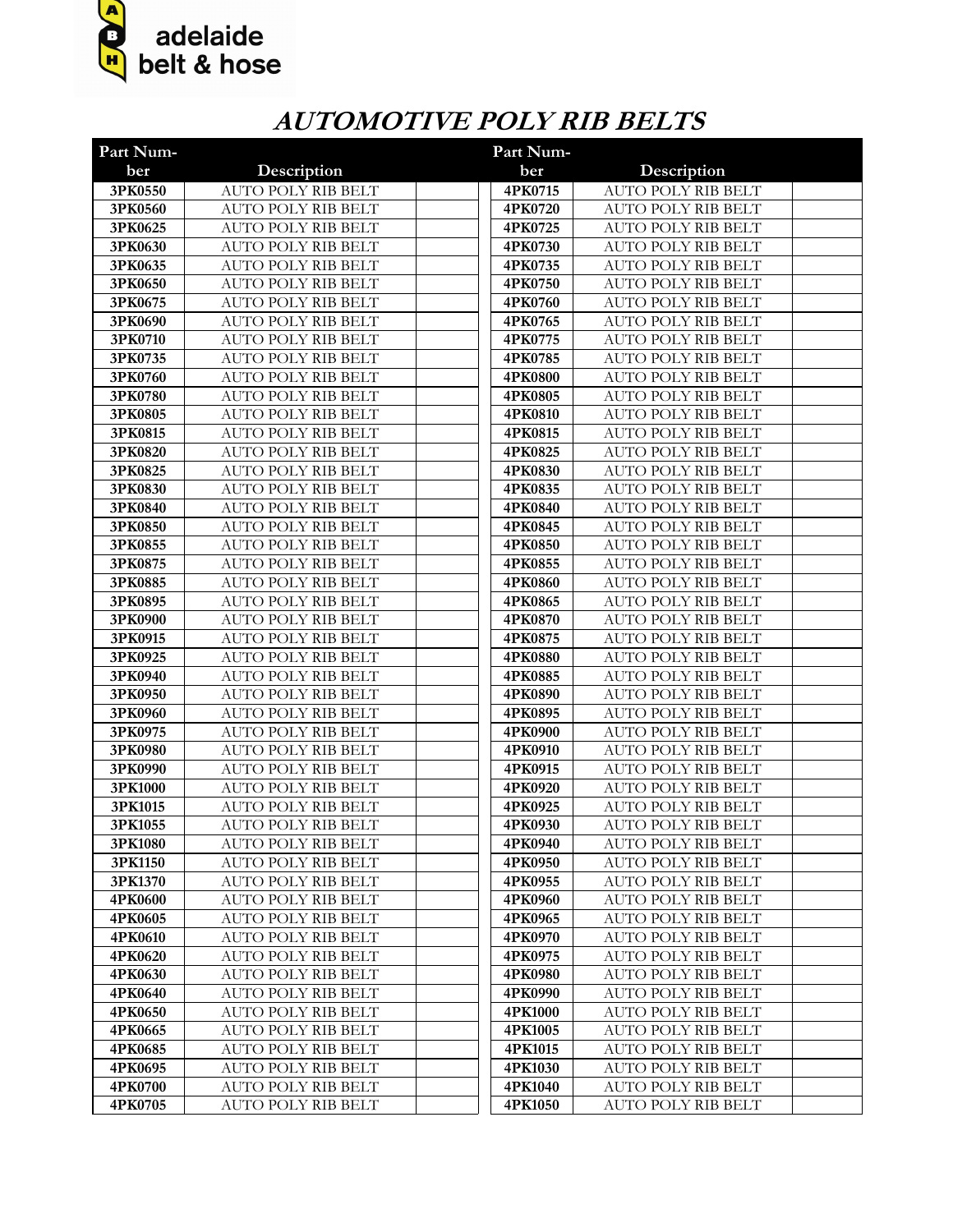

| Part Num-          |                                                        | Part Num-          |                                                        |
|--------------------|--------------------------------------------------------|--------------------|--------------------------------------------------------|
| ber                | Description                                            | ber                | Description                                            |
| 4PK1060            | <b>AUTO POLY RIB BELT</b>                              | 5PK0955            | <b>AUTO POLY RIB BELT</b>                              |
| 4PK1065            | <b>AUTO POLY RIB BELT</b>                              | 5PK0965            | <b>AUTO POLY RIB BELT</b>                              |
| 4PK1070            | <b>AUTO POLY RIB BELT</b>                              | 5PK0970            | <b>AUTO POLY RIB BELT</b>                              |
| 4PK1080            | <b>AUTO POLY RIB BELT</b>                              | 5PK0975            | <b>AUTO POLY RIB BELT</b>                              |
| 4PK1090            | <b>AUTO POLY RIB BELT</b>                              | 5PK0980            | <b>AUTO POLY RIB BELT</b>                              |
| 4PK1100            | <b>AUTO POLY RIB BELT</b>                              | 5PK0990            | <b>AUTO POLY RIB BELT</b>                              |
| 4PK1120            | <b>AUTO POLY RIB BELT</b>                              | 5PK0995            | <b>AUTO POLY RIB BELT</b>                              |
| 4PK1130            | <b>AUTO POLY RIB BELT</b>                              | 5PK1000            | <b>AUTO POLY RIB BELT</b>                              |
| 4PK1145            | <b>AUTO POLY RIB BELT</b>                              | 5PK1005            | <b>AUTO POLY RIB BELT</b>                              |
| 4PK1170            | <b>AUTO POLY RIB BELT</b>                              | 5PK1010            | <b>AUTO POLY RIB BELT</b>                              |
| 4PK1180            | <b>AUTO POLY RIB BELT</b>                              | 5PK1015            | <b>AUTO POLY RIB BELT</b>                              |
| 4PK1190            | <b>AUTO POLY RIB BELT</b>                              | 5PK1030            | <b>AUTO POLY RIB BELT</b>                              |
| 4PK1195            | <b>AUTO POLY RIB BELT</b>                              | 5PK1040            | <b>AUTO POLY RIB BELT</b>                              |
| 4PK1215            | <b>AUTO POLY RIB BELT</b>                              | 5PK1050            | <b>AUTO POLY RIB BELT</b>                              |
| 4PK1245            | <b>AUTO POLY RIB BELT</b>                              | 5PK1055            | <b>AUTO POLY RIB BELT</b>                              |
| 4PK1270            | <b>AUTO POLY RIB BELT</b>                              | 5PK1060            | <b>AUTO POLY RIB BELT</b>                              |
| 4PK1310            | <b>AUTO POLY RIB BELT</b>                              | 5PK1065            | <b>AUTO POLY RIB BELT</b>                              |
| 4PK1320            | <b>AUTO POLY RIB BELT</b>                              | 5PK1080            | <b>AUTO POLY RIB BELT</b><br><b>AUTO POLY RIB BELT</b> |
| 4PK1335            | <b>AUTO POLY RIB BELT</b><br><b>AUTO POLY RIB BELT</b> | 5PK1090            | <b>AUTO POLY RIB BELT</b>                              |
| 4PK1360<br>4PK1420 | <b>AUTO POLY RIB BELT</b>                              | 5PK1100<br>5PK1105 | <b>AUTO POLY RIB BELT</b>                              |
| 4PK1460            | <b>AUTO POLY RIB BELT</b>                              | 5PK1120            | <b>AUTO POLY RIB BELT</b>                              |
| 4PK1488            | <b>AUTO POLY RIB BELT</b>                              | 5PK1145            | <b>AUTO POLY RIB BELT</b>                              |
| 4PK1510            | <b>AUTO POLY RIB BELT</b>                              | 5PK1165            | <b>AUTO POLY RIB BELT</b>                              |
| 4PK1520            | <b>AUTO POLY RIB BELT</b>                              | 5PK1195            | <b>AUTO POLY RIB BELT</b>                              |
| 4PK1550            | <b>AUTO POLY RIB BELT</b>                              | 5PK1210            | <b>AUTO POLY RIB BELT</b>                              |
| 4PK2235            | <b>AUTO POLY RIB BELT</b>                              | 5PK1230            | <b>AUTO POLY RIB BELT</b>                              |
| 4PK2390            | <b>AUTO POLY RIB BELT</b>                              | 5PK1240            | <b>AUTO POLY RIB BELT</b>                              |
| 5PK0640            | <b>AUTO POLY RIB BELT</b>                              | 5PK1245            | <b>AUTO POLY RIB BELT</b>                              |
| 5PK0690            | <b>AUTO POLY RIB BELT</b>                              | 5PK1260            | AUTO POLY RIB BELT                                     |
| 5PK0700            | <b>AUTO POLY RIB BELT</b>                              | 5PK1270            | <b>AUTO POLY RIB BELT</b>                              |
| 5PK0710            | <b>AUTO POLY RIB BELT</b>                              | 5PK1280            | <b>AUTO POLY RIB BELT</b>                              |
| 5PK0725            | AUTO POLY RIB BELT                                     | 5PK1295            | <b>AUTO POLY RIB BELT</b>                              |
| 5PK0735            | <b>AUTO POLY RIB BELT</b>                              | 5PK1320            | <b>AUTO POLY RIB BELT</b>                              |
| 5PK0800            | <b>AUTO POLY RIB BELT</b>                              | 5PK1330            | <b>AUTO POLY RIB BELT</b>                              |
| 5PK0825            | AUTO POLY RIB BELT                                     | 5PK1345            | AUTO POLY RIB BELT                                     |
| 5PK0830            | AUTO POLY RIB BELT                                     | 5PK1370            | <b>AUTO POLY RIB BELT</b>                              |
| 5PK0850            | AUTO POLY RIB BELT                                     | 5PK1390            | AUTO POLY RIB BELT                                     |
| 5PK0865            | AUTO POLY RIB BELT                                     | 5PK1435            | AUTO POLY RIB BELT                                     |
| 5PK0870            | AUTO POLY RIB BELT                                     | 5PK1450            | AUTO POLY RIB BELT                                     |
| 5PK0875            | AUTO POLY RIB BELT                                     | 5PK1460            | AUTO POLY RIB BELT                                     |
| 5PK0885            | AUTO POLY RIB BELT                                     | 5PK1610            | AUTO POLY RIB BELT                                     |
| 5PK0890            | AUTO POLY RIB BELT                                     | 5PK1695            | AUTO POLY RIB BELT                                     |
| 5PK0900            | AUTO POLY RIB BELT                                     | 5PK1790            | AUTO POLY RIB BELT                                     |
| 5PK0905            | AUTO POLY RIB BELT                                     | 5PK1815            | AUTO POLY RIB BELT                                     |
| 5PK0910            | AUTO POLY RIB BELT                                     | 5PK1825            | AUTO POLY RIB BELT                                     |
| 5PK0915            | AUTO POLY RIB BELT                                     | 5PK1955            | AUTO POLY RIB BELT                                     |
| 5PK0925            | AUTO POLY RIB BELT                                     | 5PK2030            | <b>AUTO POLY RIB BELT</b>                              |
| 5PK0930<br>5PK0940 | AUTO POLY RIB BELT<br>AUTO POLY RIB BELT               | 5PK2095<br>6PK0700 | AUTO POLY RIB BELT<br>AUTO POLY RIB BELT               |
| 5PK0945            | AUTO POLY RIB BELT                                     | 6PK0730            | AUTO POLY RIB BELT                                     |
| 5PK0950            | AUTO POLY RIB BELT                                     | 6PK0750            | AUTO POLY RIB BELT                                     |
|                    |                                                        |                    |                                                        |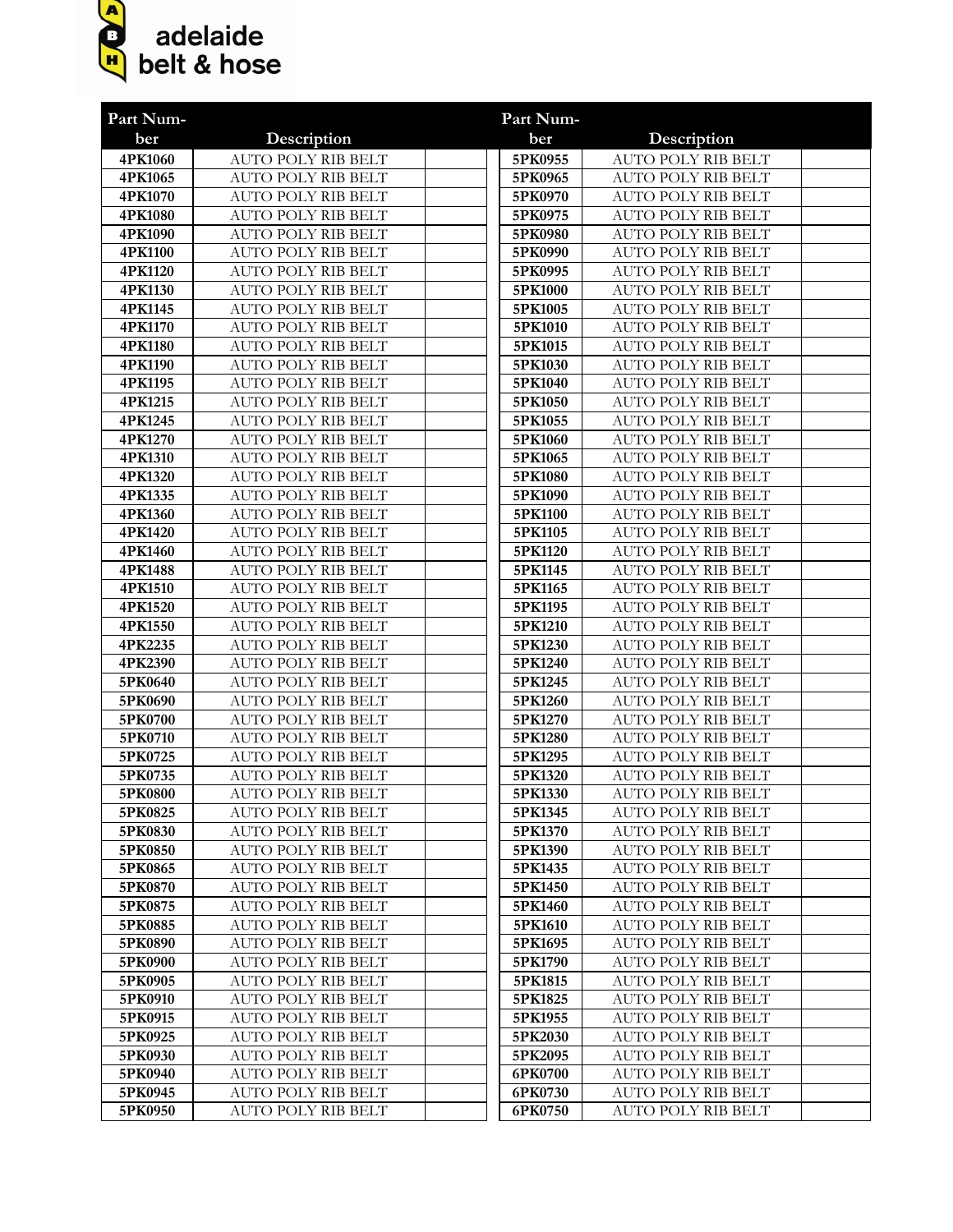

| Part Num-          |                                                 | Part Num-          |                                                 |
|--------------------|-------------------------------------------------|--------------------|-------------------------------------------------|
| ber                | Description                                     | ber                | Description                                     |
| 6PK0815            | <b>AUTO POLY RIB BELT</b>                       | 6PK1625            | <b>AUTO POLY RIB BELT</b>                       |
| 6PK0825            | <b>AUTO POLY RIB BELT</b>                       | 6PK1650            | <b>AUTO POLY RIB BELT</b>                       |
| 6PK0850            | <b>AUTO POLY RIB BELT</b>                       | 6PK1660            | <b>AUTO POLY RIB BELT</b>                       |
| 6PK0870            | AUTO POLY RIB BELT                              | 6PK1675            | <b>AUTO POLY RIB BELT</b>                       |
| 6PK0880            | AUTO POLY RIB BELT                              | 6PK1690            | <b>AUTO POLY RIB BELT</b>                       |
| 6PK0885            | AUTO POLY RIB BELT                              | 6PK1695            | <b>AUTO POLY RIB BELT</b>                       |
| 6PK0890            | <b>AUTO POLY RIB BELT</b>                       | 6PK1700            | <b>AUTO POLY RIB BELT</b>                       |
| 6PK0900            | <b>AUTO POLY RIB BELT</b>                       | 6PK1715            | <b>AUTO POLY RIB BELT</b>                       |
| 6PK0915            | <b>AUTO POLY RIB BELT</b>                       | 6PK1725            | <b>AUTO POLY RIB BELT</b>                       |
| 6PK0940            | <b>AUTO POLY RIB BELT</b>                       | 6PK1730            | <b>AUTO POLY RIB BELT</b>                       |
| 6PK0955            | <b>AUTO POLY RIB BELT</b>                       | 6PK1740            | <b>AUTO POLY RIB BELT</b>                       |
| 6PK0965            | <b>AUTO POLY RIB BELT</b>                       | 6PK1755            | <b>AUTO POLY RIB BELT</b>                       |
| 6PK0990            | <b>AUTO POLY RIB BELT</b>                       | 6PK1775            | <b>AUTO POLY RIB BELT</b>                       |
| 6PK1000            | <b>AUTO POLY RIB BELT</b>                       | 6PK1790            | <b>AUTO POLY RIB BELT</b>                       |
| 6PK1015            | <b>AUTO POLY RIB BELT</b>                       | 6PK1820            | <b>AUTO POLY RIB BELT</b>                       |
| 6PK1035            | <b>AUTO POLY RIB BELT</b>                       | 6PK1865            | <b>AUTO POLY RIB BELT</b>                       |
| 6PK1040            | <b>AUTO POLY RIB BELT</b>                       | 6PK1875            | <b>AUTO POLY RIB BELT</b>                       |
| 6PK1050            | AUTO POLY RIB BELT                              | 6PK1885            | <b>AUTO POLY RIB BELT</b>                       |
| 6PK1065            | AUTO POLY RIB BELT                              | 6PK1900            | <b>AUTO POLY RIB BELT</b>                       |
| 6PK1080            | AUTO POLY RIB BELT                              | 6PK1905            | <b>AUTO POLY RIB BELT</b>                       |
| 6PK1090            | AUTO POLY RIB BELT                              | 6PK1930            | AUTO POLY RIB BELT                              |
| 6PK1100            | AUTO POLY RIB BELT                              | 6PK1955            | AUTO POLY RIB BELT                              |
| 6PK1107            | <b>AUTO POLY RIB BELT</b>                       | 6PK1970            | <b>AUTO POLY RIB BELT</b>                       |
| 6PK1115            | <b>AUTO POLY RIB BELT</b>                       | 6PK1980            | <b>AUTO POLY RIB BELT</b>                       |
| 6PK1130            | <b>AUTO POLY RIB BELT</b>                       | 6PK1995            | <b>AUTO POLY RIB BELT</b>                       |
| 6PK1145            | <b>AUTO POLY RIB BELT</b>                       | 6PK2030            | <b>AUTO POLY RIB BELT</b>                       |
| 6PK1155            | <b>AUTO POLY RIB BELT</b>                       | 6PK2045            | <b>AUTO POLY RIB BELT</b>                       |
| 6PK1165            | <b>AUTO POLY RIB BELT</b>                       | 6PK2050            | <b>AUTO POLY RIB BELT</b>                       |
| 6PK1180            | <b>AUTO POLY RIB BELT</b>                       | 6PK2055            | <b>AUTO POLY RIB BELT</b>                       |
| 6PK1190            | <b>AUTO POLY RIB BELT</b>                       | 6PK2070            | <b>AUTO POLY RIB BELT</b>                       |
| 6PK1195            | <b>AUTO POLY RIB BELT</b>                       | 6PK2080            | <b>AUTO POLY RIB BELT</b>                       |
| 6PK1230            | AUTO POLY RIB BELT                              | 6PK2095            | <b>AUTO POLY RIB BELT</b>                       |
| 6PK1245            | AUTO POLY RIB BELT                              | 6PK2100            | AUTO POLY RIB BELT                              |
| 6PK1255            | AUTO POLY RIB BELT                              | 6PK2120            | <b>AUTO POLY RIB BELT</b>                       |
| 6PK1270            | <b>AUTO POLY RIB BELT</b>                       | 6PK2145            | <b>AUTO POLY RIB BELT</b>                       |
| 6PK1285            | AUTO POLY RIB BELT<br><b>AUTO POLY RIB BELT</b> | 6PK2170<br>6PK2185 | AUTO POLY RIB BELT<br><b>AUTO POLY RIB BELT</b> |
| 6PK1300<br>6PK1335 | AUTO POLY RIB BELT                              | 6PK2200            | <b>AUTO POLY RIB BELT</b>                       |
| 6PK1340            | <b>AUTO POLY RIB BELT</b>                       | 6PK2210            | <b>AUTO POLY RIB BELT</b>                       |
| 6PK1352            | AUTO POLY RIB BELT                              | 6PK2225            | <b>AUTO POLY RIB BELT</b>                       |
| 6PK1365            | <b>AUTO POLY RIB BELT</b>                       | 6PK2230            | <b>AUTO POLY RIB BELT</b>                       |
| 6PK1420            | <b>AUTO POLY RIB BELT</b>                       | 6PK2250            | <b>AUTO POLY RIB BELT</b>                       |
| 6PK1460            | <b>AUTO POLY RIB BELT</b>                       | 6PK2255            | <b>AUTO POLY RIB BELT</b>                       |
| 6PK1500            | AUTO POLY RIB BELT                              | 6PK2275            | <b>AUTO POLY RIB BELT</b>                       |
| 6PK1510            | AUTO POLY RIB BELT                              | 6PK2300            | <b>AUTO POLY RIB BELT</b>                       |
| 6PK1525            | AUTO POLY RIB BELT                              | 6PK2310            | <b>AUTO POLY RIB BELT</b>                       |
| 6PK1550            | AUTO POLY RIB BELT                              | 6PK2325            | <b>AUTO POLY RIB BELT</b>                       |
| 6PK1575            | AUTO POLY RIB BELT                              | 6PK2345            | <b>AUTO POLY RIB BELT</b>                       |
| 6PK1590            | AUTO POLY RIB BELT                              | 6PK2360            | <b>AUTO POLY RIB BELT</b>                       |
| 6PK1600            | AUTO POLY RIB BELT                              | 6PK2370            | AUTO POLY RIB BELT                              |
| 6PK1615            | AUTO POLY RIB BELT                              | 6PK2385            | AUTO POLY RIB BELT                              |